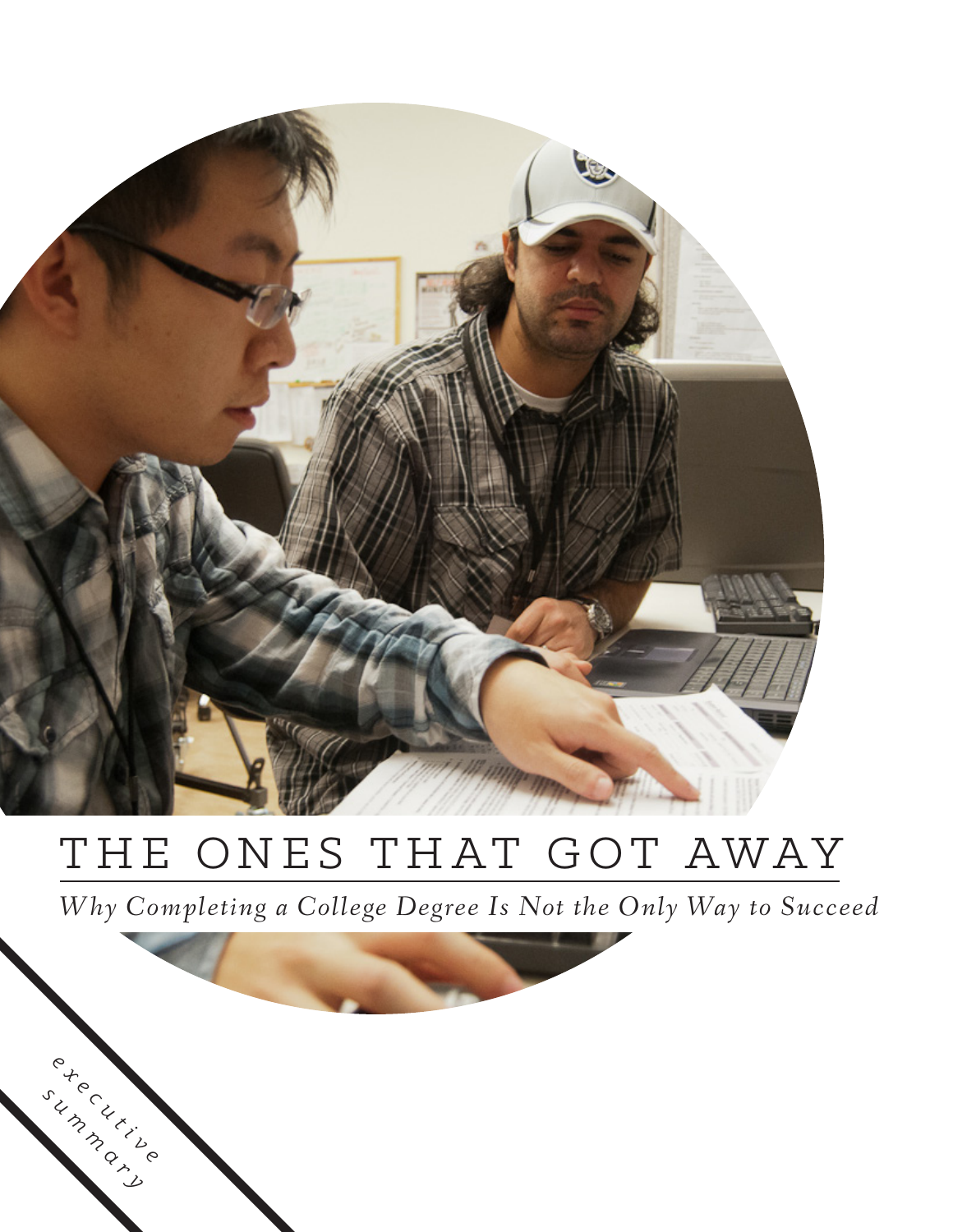### EXECUTIVE SUMMARY



#### BUILDING MORE COMPREHENSIVE COMMUNITY COLLEGE SUCCESS METRICS: *Why Completing a Degree Is Not the Only Way to Succeed*

Recent research on the California community college system has revealed that workforce training programs yield some of the highest earnings for community college students, regardless of whether those students complete a degree or college certificate. Yet, most conversations about community college success are limited to whether students graduate. An exclusive focus on degree completion does not fit well with the diversity of workforce training pathways that colleges have built in career and technical education (CTE) because many of these pathways do not lead to a college credential. By expanding definitions of student success to include employment, earnings gains, and third-party credentials, colleges will be able to measure more accurately the outcomes of all their CTE programs.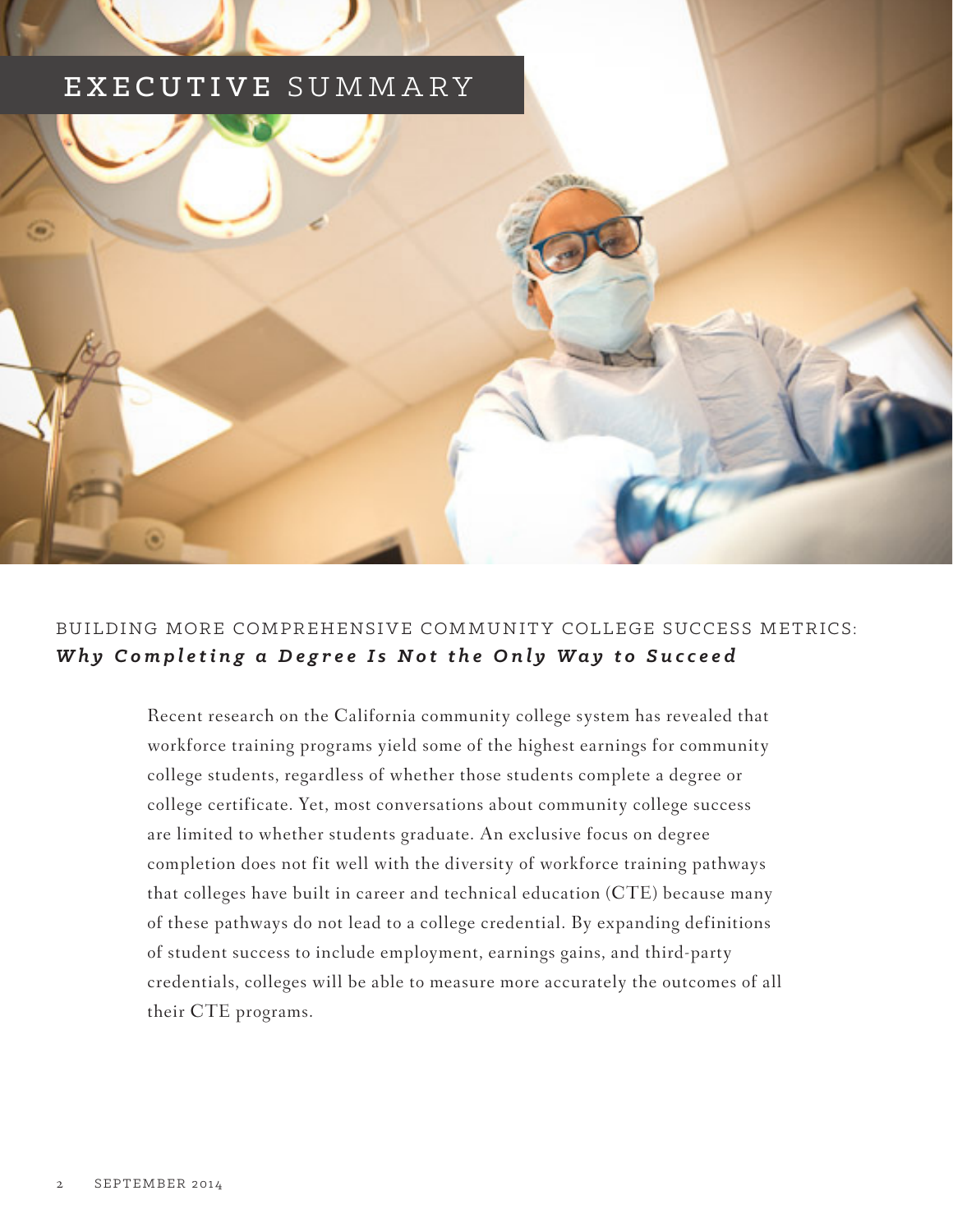Community colleges offer many different career training pathways to serve a diversity of students with widely varying needs and goals. In addition to providing comprehensive programs that teach the fundamental skills of various professions, community colleges support rapidly evolving fields in which supplemental training is needed regularly, as well as retraining experienced workers for emerging professions. This training may be offered in a number of ways, including coursework in for-credit programs, noncredit classes, and contract education, which is custom training designed and sponsored by specific employers.

For some students and some fields of study, traditional certificate and degree programs are the best bet. For example, comprehensive programs work well for students coming straight out of high school who need to build a solid base of skills and for students who are pursuing complex skill sets, such as those needed in health or aviation. These pathways substantially improve students' earning power and future career opportunities, leading to family-sustaining wages that can help move them out of poverty. Community college students in California who earn a certificate in diagnostic medical imaging make a median wage of more than \$73,000, up from about \$13,000 before starting college. Aircraft maintenance students who earn an associate's degree more than double their earnings, from \$20,000 to over \$44,000.

However, community colleges also serve students who already have been in the workforce. These students may have associate or baccalaureate degrees, third-party or community college certificates, or significant work experience without a supporting credential. Returning students often need to fill-in a few missing skills rather than starting from scratch,

and they can do so either by taking a handful of courses or by participating in short-term certificate programs that can be completed in a year or less.

Moreover, some workforce training pathways lead to third-party credentials offered outside of community colleges, such as in early childhood education. In California, students take short sequences of courses that are aligned with state licensure exams and that allow them to work in a daycare center or start their own pre-school. Students see average earnings gains of 6 percent after 18 credits—a pretty good return on investment when you consider that these students took just six courses and had tuition costs of under \$1,000. Students in other, higher-wage fields see much more dramatic returns. Administration of Justice students, such as police officers who take courses at a community college to earn a Peace Officer Standards and Training certificate, see an average earnings increase of 20% after 18 credits.

If you look at CTE programs in the California system, you'll see evidence of these many different pathways—sometimes even in the same discipline. For example, in the field of information technology, colleges may offer an associate's degree in computer software development that helps young people move into jobs requiring coding skills or prepares them for baccalaureate degrees in computer science. The same college also may offer short-term certificates designed to help IT professionals learn new skills, such as mobile application development or game programming . Some of these short-term options may lead to a community college certificate that is not counted in statewide success metrics because it is too short, yet it can help workers advance professionally and increase their earnings. Other course clusters may enable workers to pass third-party exams, such as the Cisco or Adobe certifications.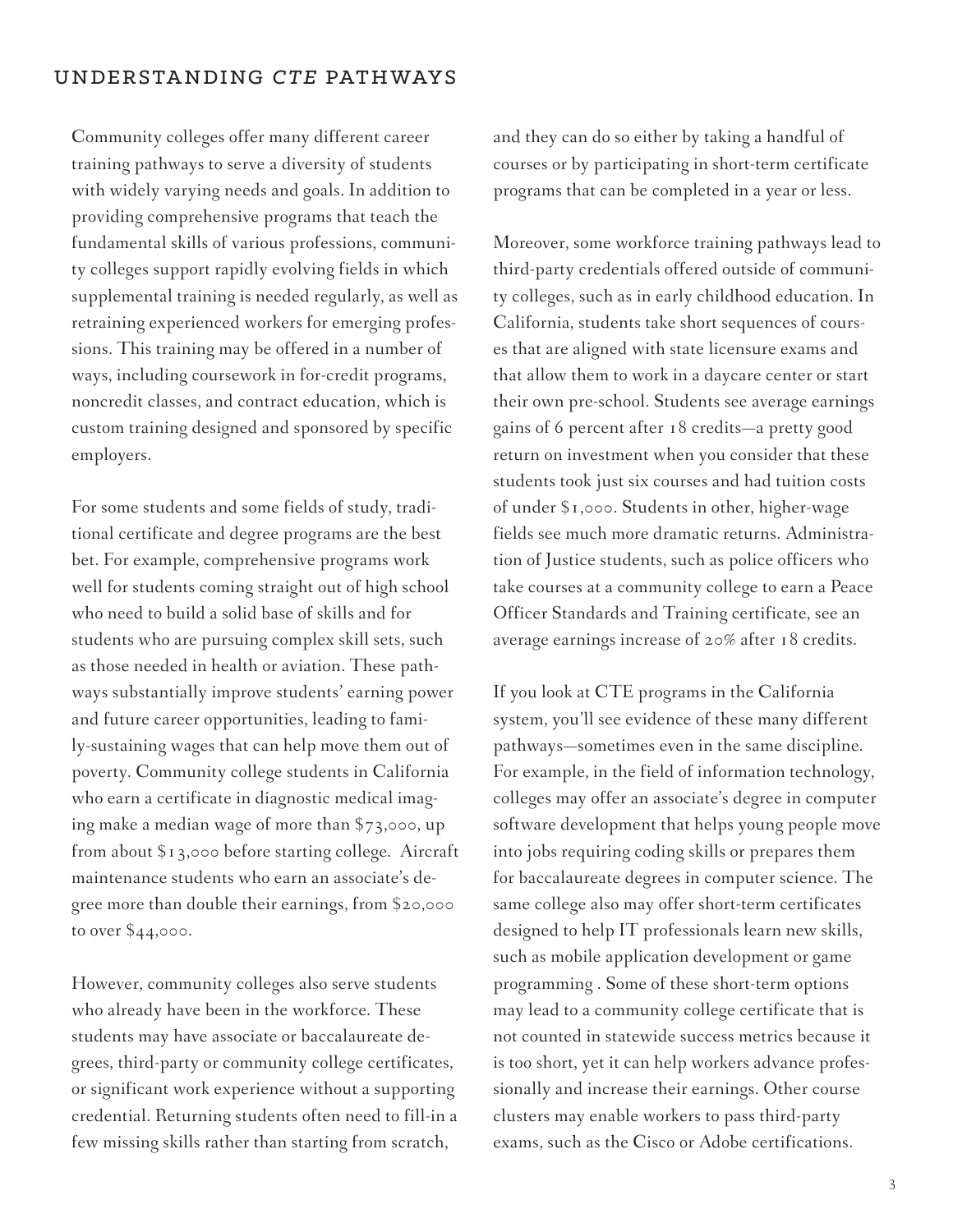#### THE PREVALENCE OF SKILLS-BUILDER STUDENTS

Although the focus often is on degree pathways, there are a large number of students who are pursuing shorter-term training. This trend has been growing steadily for the last 30 years. According to the Center for Education and the Workforce at Georgetown University, certificates have become so popular that they now are the second-most common higher education credential in the United States, behind baccalaureate degrees but ahead of associate's degrees. Nationwide, 54 percent of these certificate programs are short-term, meaning that they can be earned in a year or less.

While short-term training is not the best fit for every student, it is an important vehicle for improving the labor market position of an increasing number of students due to the evolving nature of the job market.

higher both before and after taking college courses. For example, among students who took 10 or fewer units, non-completing students entered college making \$70,000 a year and increased their earnings to \$75,000 after one year and \$80,000

By examining course-taking patterns in California community colleges, Peter Riley Bahr of the Center for the Study of Higher and Postsecondary Education at the University of Michigan found that one in seven first-time students take six or fewer credits (two classes or less) with an average course pass rate of 93 percent. The majority of these students are enrolled in career and technical education, and their exceptionally high rate of success indicates that they are mastering the content of their courses. Many of these students see earnings gains after just six credits. Some fields, such as water and wastewater technology, where students train for licensed fields involved in preserving the health of California's waterways, have returns as high as 17 percent after six credits.

Two other studies found significant numbers of California community college students who take

after five years—a steady upward climb. In contrast, completers entered college making \$45,000 and increased their earnings to \$55,000 after one year and \$60,000 after five years—a bigger initial increase, but at a much lower income total. These findings were corroborated in a survey of former CTE students, conducted by KC Greaney of Santa Rosa Junior College, which found very similar earnings trends among both completing and non-completing students.

CTE courses do not earn a credential, but demonstrate earnings gains, particularly among the older segment of the student population. Ryan Fuller of the California Community Colleges Chancellor's Office found that although completers experienced larger increases in earnings than non-completers, income patterns were different for students aged 35 and older, students aged 25 or older taking ten units or less, and those who selected "personal development" or "update job skills" as their goals. In these cases, college participation appeared to be part of a steady increase in wages, which were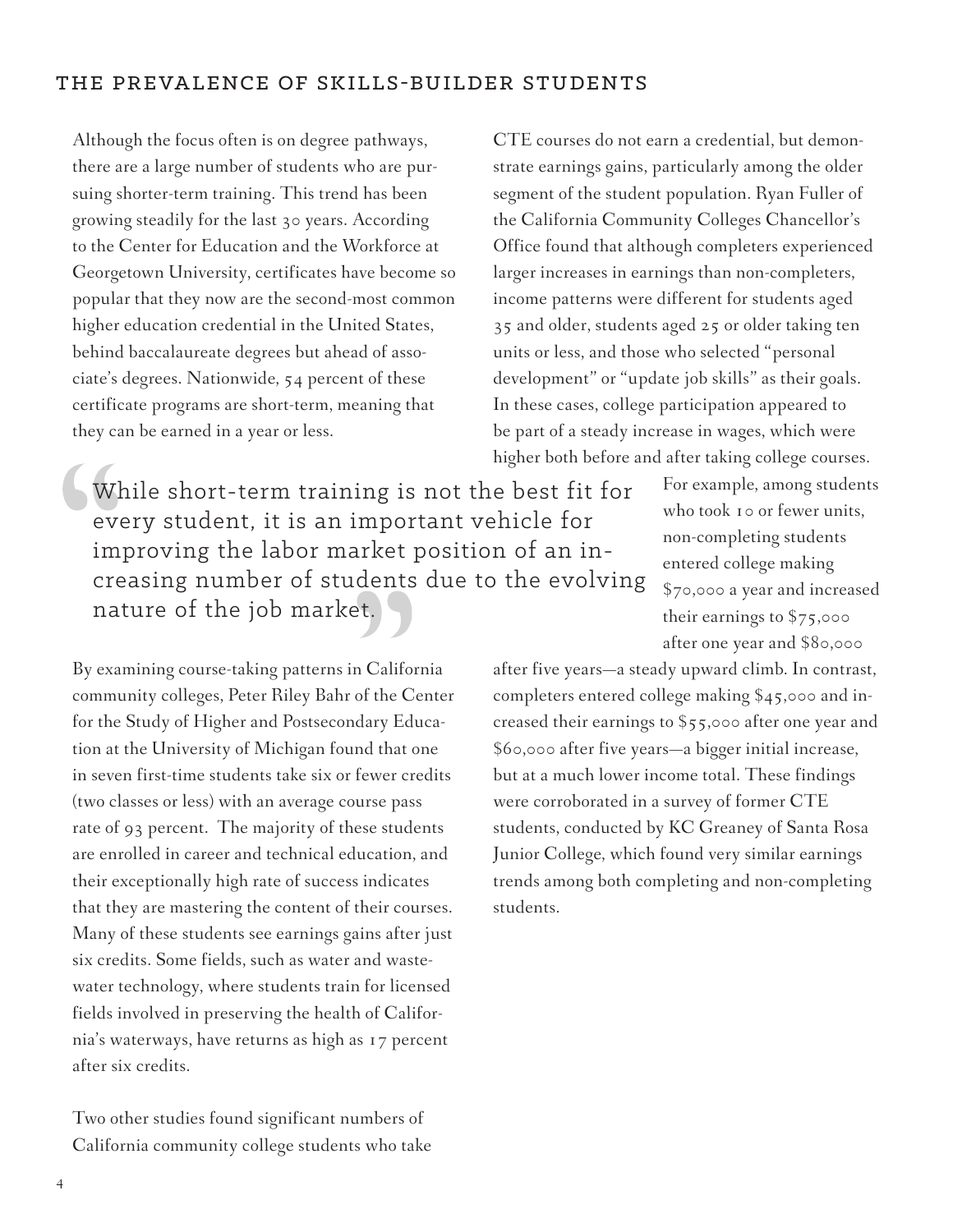

Both comprehensive programs and short-term skills-building courses have positive impacts on the employment and earnings prospects of students. However, because the completion of a community college credential is viewed as the gold standard for success, students who participate in short-term training are counted as failures. While short-term training is not the best fit for every student, it is an important vehicle for improving the labor market position of an increasing number of students due to the evolving nature of the job market. Many workers are shifting from jobs that no longer exist to professions that did not exist when they first attended college. Increasingly, the credentials that employers are seeking for these jobs are issued by third-party industry-sponsored entities or state licenses rather than academic institutions. As more employers expect job applicants to be ready for work with no additional training, the burden of professional development is falling on individuals. Finally, as technology increasingly is integrated into jobs ranging from auto repair to real estate, workers need ongoing training to keep up their skills.

If college success is measured by graduation alone, training pathways that focus on filling skill-gaps rather than on degree attainment are at risk. Colleges may push skills-builders to the bottom of the enrollment priority line or elect not to offer courses that are not in a completion pathway. The result is that students will be forced to go to for-profit training providers to learn these skills, where they will pay significantly higher prices. Students who cannot afford these higher prices will be prevented from advancing their skills and improving their labor market position, which is a loss both for the student and the state.

Colleges will be better able to prioritize offerings that are of high value both to students and to employers if they have access to comprehensive workforce training outcomes, such as whether these students secure an industry-recognized third-party credential, transition into employment, or increase their earnings. With access to this information, community colleges will be in a much stronger position to evaluate and strengthen all of their career and technical education pathways.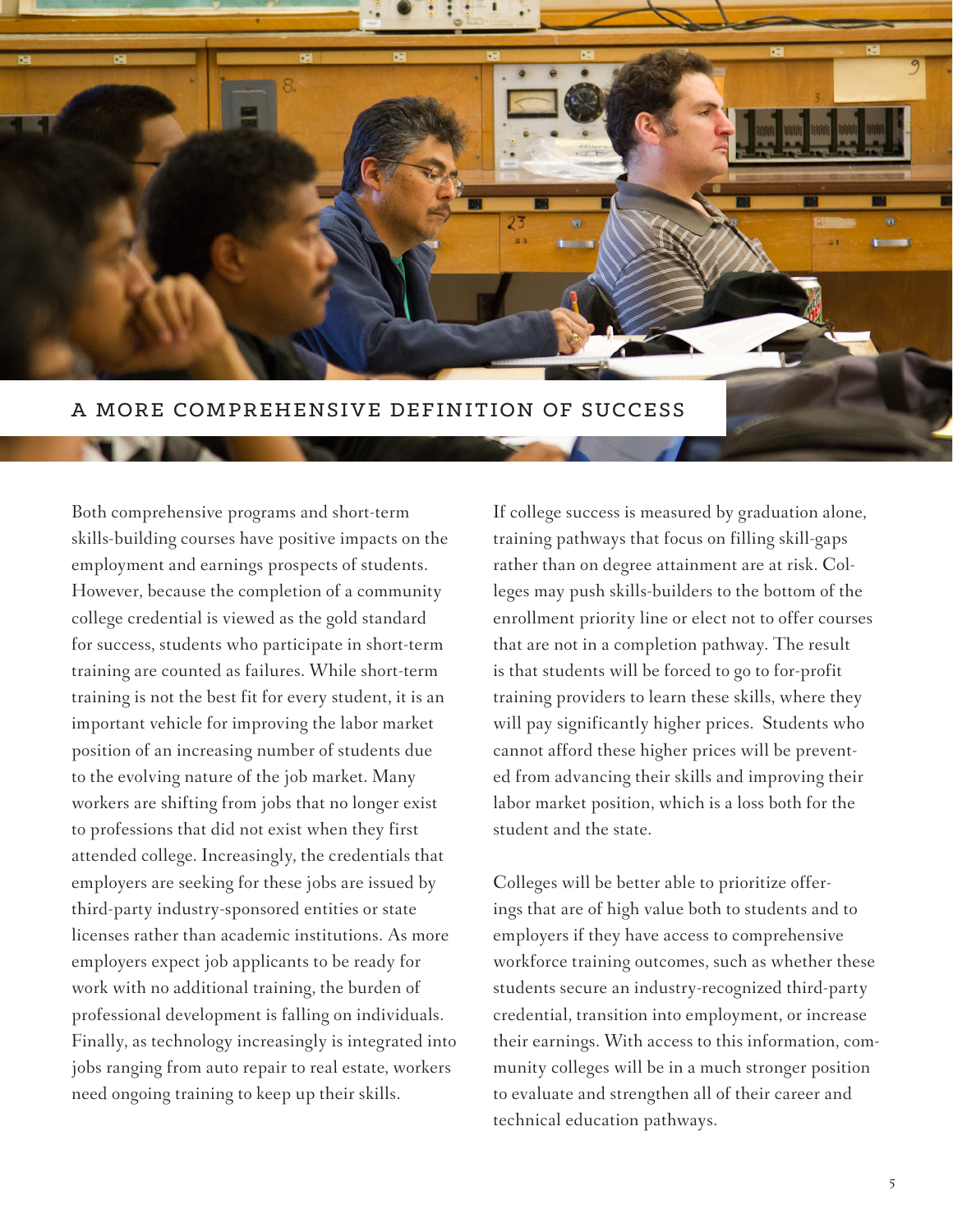

Here are examples of conversations and actions that Here are examples of conversations and actions that various parties could take:

#### Policymakers

• Expand community college success metrics: Incorporate outcomes such as employment, earnings, and completion of third-party credentials.

• Improve access to data: Explore ways to regularize or automate information-sharing between state licensing agencies and community colleges, and seek to secure agreements to share earnings data with neighboring states.

#### College Leaders

• Expand community college success metrics: For the purposes of accreditation, program review, and resource allocation, include a broader array of student outcomes, such as employment, earnings, and the completion of third-party certifications .

• Establish policies for skills-builder students: Set appropriate policies for low-unit CTE students, particularly regarding assessment, educational planning, and course repeatability.

#### CTE Directors and Faculty

• Examine local pathways: Collect and analyze data to determine where short-term course-taking fits into students' overall career pathways, how it relates to industry needs, and who benefits most from particular types of training. Share this information with college leaders to drive goal-setting, program development, and student advising.

• Assess programs based on more comprehensive metrics: Once program pathways and likely outcomes are clear, ensure that program review and departmental improvement efforts are informed by data that include employment, earnings, and third-party certification outcomes, in addition to completion measures.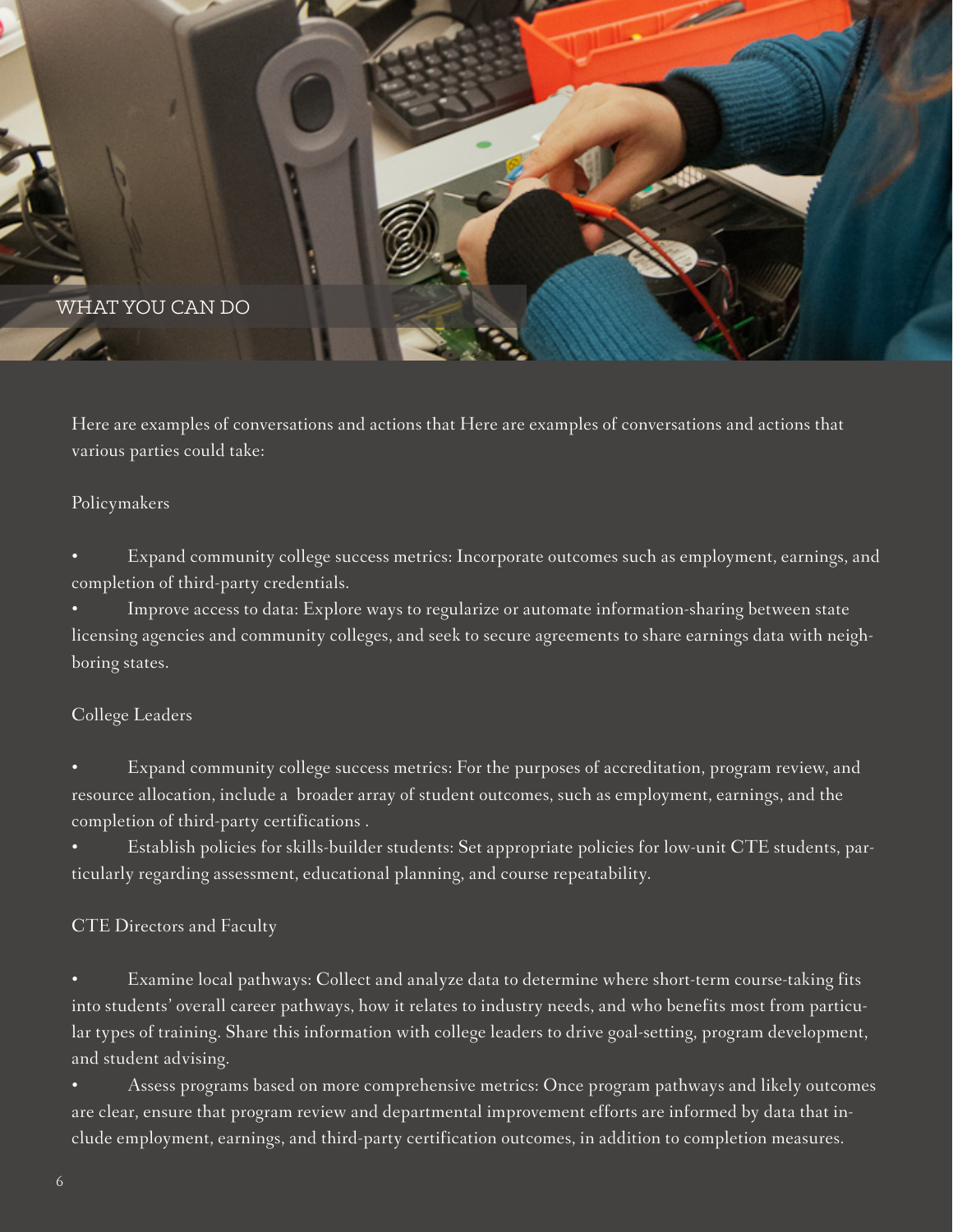#### Find Out More

You can read practitioner-oriented briefs on the earnings for career and technical education students, download a video and related discussion and action guides on more comprehensive success metrics, or dive into detailed research at www.wested.org/project/quantifying-non-completion-pathways-to-success.

Kathy Booth, Senior Research Associate, WestEd kbooth@wested.org

Peter Riley Bahr, Associate Professor, School of Education, University of Michigan prbahr@umich.edu